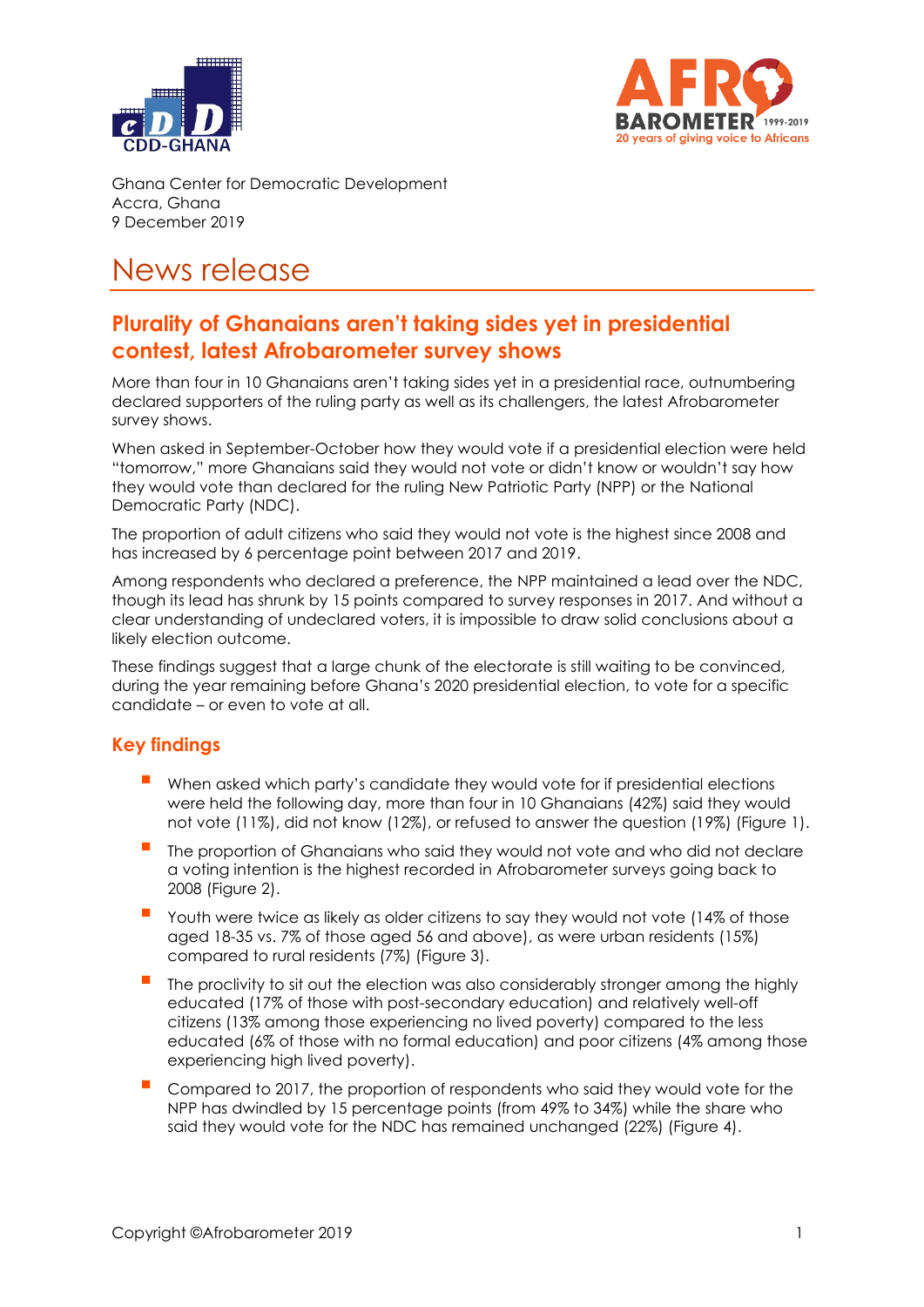

 Among declared voters, the NPP and NDC both held leads in eight out of the 16 regions, with the NDC generally more popular in the newly created regions<sup>1</sup> (Figure 5).

#### **Afrobarometer surveys**

Afrobarometer heads a pan-African, nonpartisan research network that conducts public attitude surveys on democracy, governance, economic conditions, and related issues across Africa. Seven rounds of surveys were completed in up to 38 countries between 1999 and 2018. Round 8 surveys are planned in at least 35 countries in 2019/2020. Afrobarometer conducts face-to-face interviews in the language of the respondent's choice with nationally representative samples.

The Afrobarometer team in Ghana, led by the Ghana Center for Democratic Development (CDD-Ghana), interviewed 2,400 adult Ghanaians between 16 September and 3 October 2019. A sample of this size yields country-level results with a margin of error of +/-2 percentage points at a 95% confidence level. Previous surveys were conducted in Ghana in 1999, 2002, 2005, 2008, 2012, 2014, and 2017.

#### **Charts**



#### **Figure 1: Whom would you vote for?** | Ghana | 2019

*Respondents were asked: If presidential elections were held tomorrow, which party's candidate would you vote for?*

-

<sup>&</sup>lt;sup>1</sup> Small sample sizes in regions with relatively small shares of the national population result in large survey margins of error (i.e. less precise survey findings) in those regions. Findings for North East, Savannah, Ahafo, Upper West, Oti, and Western North regions should be interpreted with care.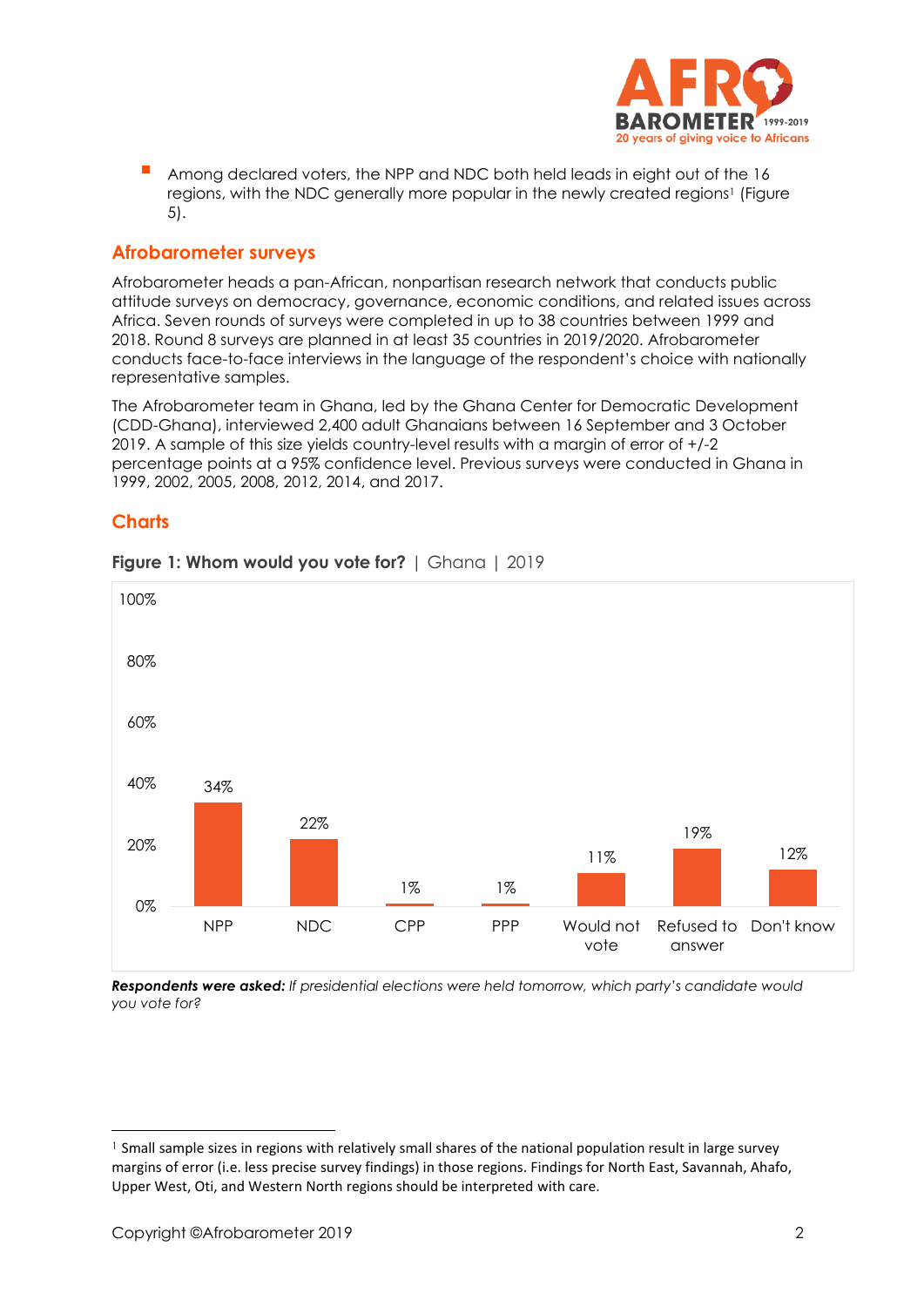



**Figure 2: Non-voters and undeclared voters** | Ghana | 2008-2019

*Respondents were asked: If presidential elections were held tomorrow, which party's candidate would you vote for?*

**Figure 3: Non-voters and undeclared voters** | by socio-demographic group | Ghana | 2019



*Respondents were asked: If presidential elections were held tomorrow, which party's candidate would you vote for?*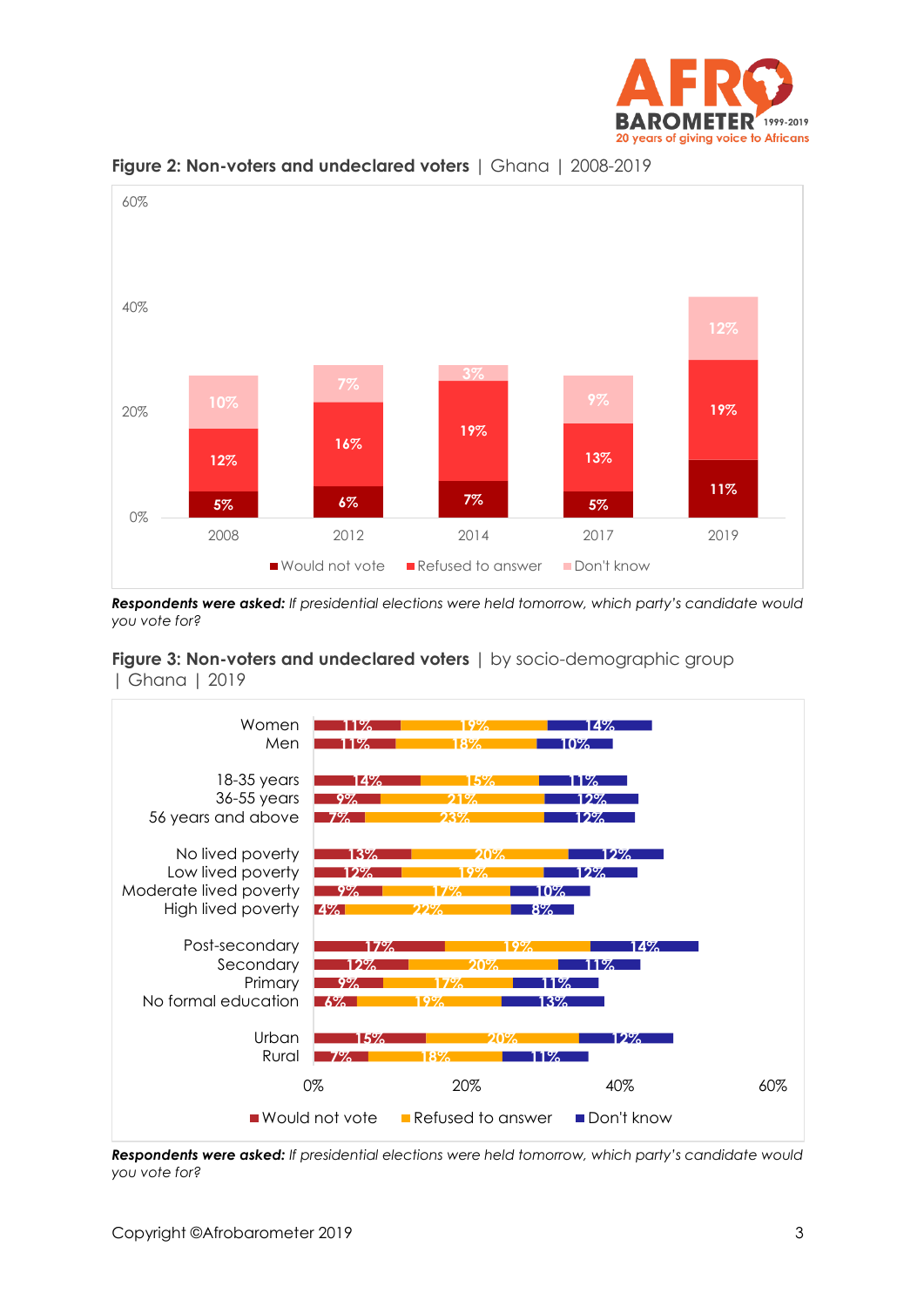



**Figure 4: Whom would you vote for?** | Ghana | 2005-2019

*Respondents were asked: If presidential elections were held tomorrow, which party's candidate would you vote for?*



#### **Figure 5: Differences in voter preferences** | by region | Ghana | 2019

*Respondents were asked: If presidential elections were held tomorrow, which party's candidate would you vote for?*